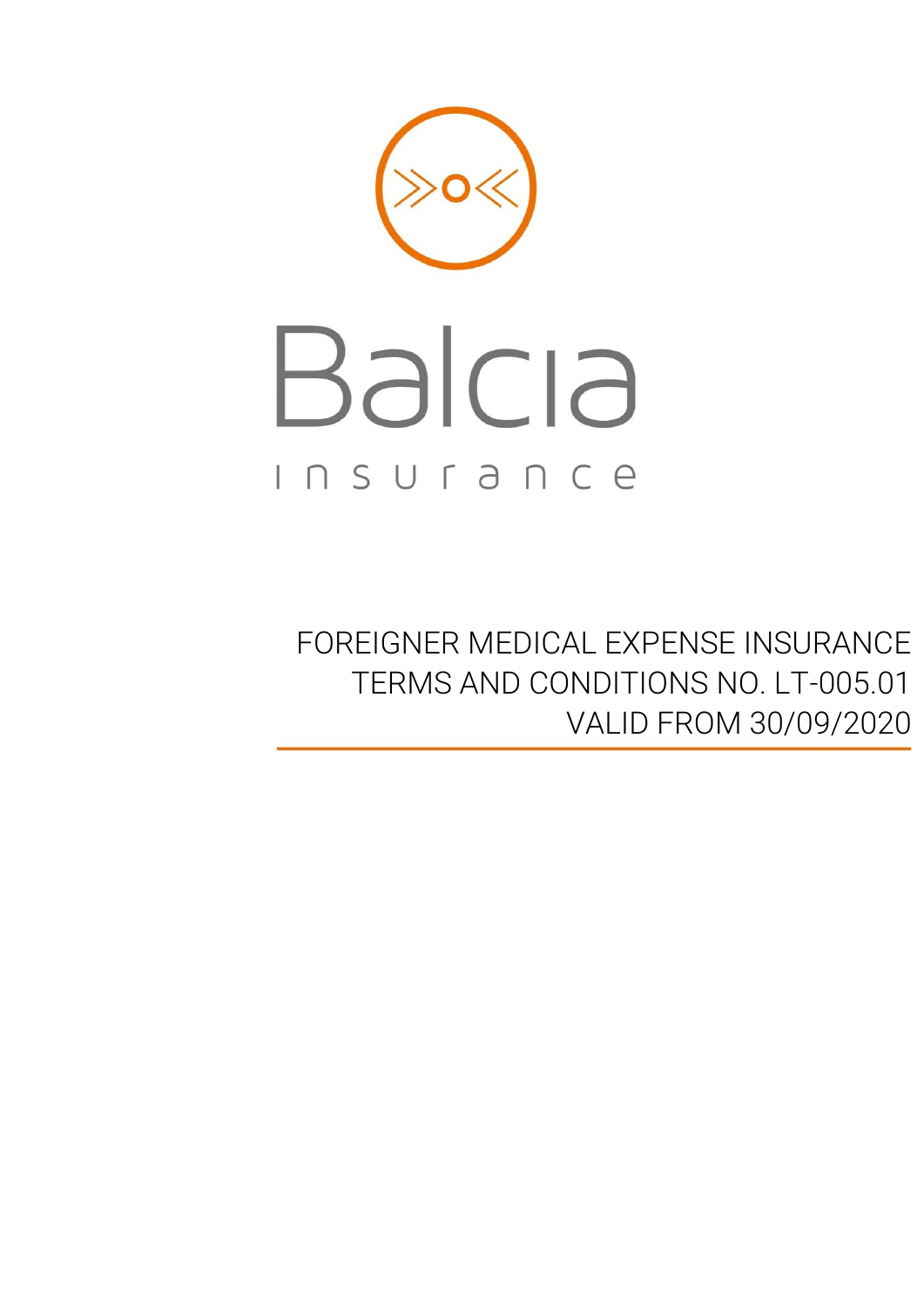# ABOUT THE FOREIGNERS MEDICAL EXPENSE INSURANCE

#### Feel safe insured by Balcia's Foreigners Medical Expenses Insurance!

If you are in urgent need of medical assistance or repatriation while you are in Lithuania or another Schengen country - We will help You. We are sure that the range of insurance risks We offer will meet your needs. And if You miss something - contact us, we will definitely find a solution!

Insured Events:

- $\checkmark$  accidental bodily injury or acute health problem, requiring emergency medical aid;
- $\checkmark$  chronic disease flare in life-threatening situations;
- ✓ death

Uppon the Insured Event We shall compensate the following costs:

- first medical aid and (or) the ambulatory medical institution;
- $\checkmark$  transportation by medical transport to the nearest medical institution;
- costs of medicines and dressings prescribed by a doctor;
- dental treatment for severe pain and / or acute inflammation;
- transportation of the remains to the state of permanent residence or the costs of burial or cremation in the Republic of Lithuania

#### **A detailed description of insurance risks is provided in these Insurance Terms and Conditions below.**

#### **What to do in case of an event?**

Please report to Us any suffered damage or incurred loss in writing no later than within 30 days from the event date by one of the following means: registered mail sent to Perkūnkiemio g. 5, LT-12129 Vilnius, by e-mai[l sveikata@balcia.lt](mailto:sveikata@balcia.lt) or by completing a report online at [www.balcia.lt.](http://www.balcia.lt/)

**In case of an illness, injury or trauma, when emergency medical aid is necessary, also in case of the hospitalization of the Insured in an inpatient treatment institution or death of the Insured** notify us immediately, but not later than within 24 hours, by calling Us at **19001** (**+37052119119** from abroad)**,** Our assisting partner at **+37052404404** or by completing a report online at **www.ezalos.lt.**

Our assisting partner UAB OPS.LT will provide You with the necessary assistance anywhere around the world 24/7, recommending a reliable medical institution and coordinating transportation of the Insured by special means of transport and other expenses.

Stay safe! Balcia Insurance SE Lithuanian branch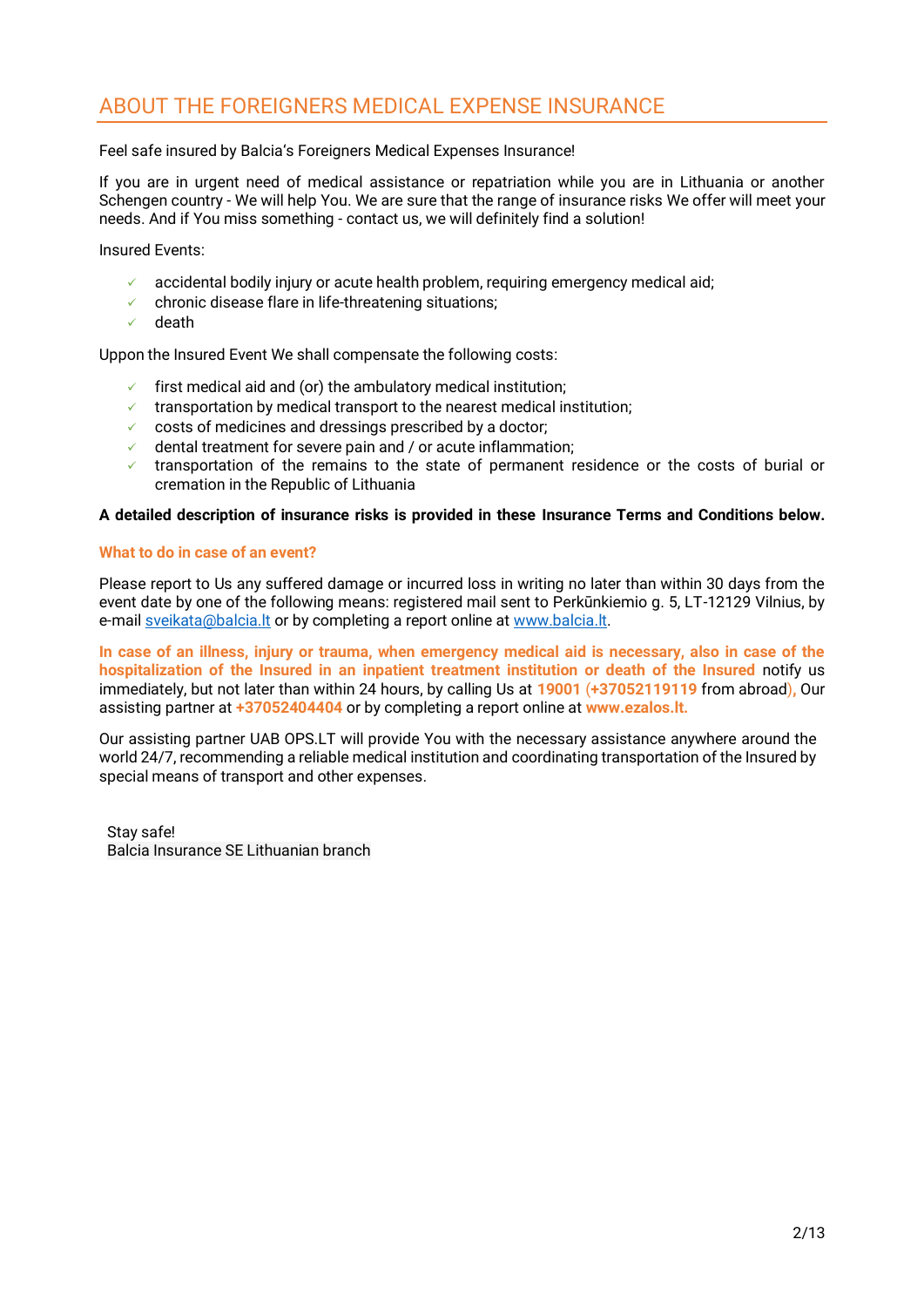# **CONTENT**

| 1.      |                                                                       |  |  |
|---------|-----------------------------------------------------------------------|--|--|
| $2_{-}$ |                                                                       |  |  |
|         |                                                                       |  |  |
| 1.      |                                                                       |  |  |
| 3.      |                                                                       |  |  |
| 4.      |                                                                       |  |  |
|         | IV. PROCEDURE OF NON-PAYMENT AND REDUCTION OF INSURANCE INDEMNITIES 8 |  |  |
| 1.      |                                                                       |  |  |
| 2.      |                                                                       |  |  |
|         |                                                                       |  |  |
| 1.      |                                                                       |  |  |
| 2.      |                                                                       |  |  |
| 3.      |                                                                       |  |  |
| 4.      |                                                                       |  |  |
| 5.      |                                                                       |  |  |
| 6.      |                                                                       |  |  |
| 7.      |                                                                       |  |  |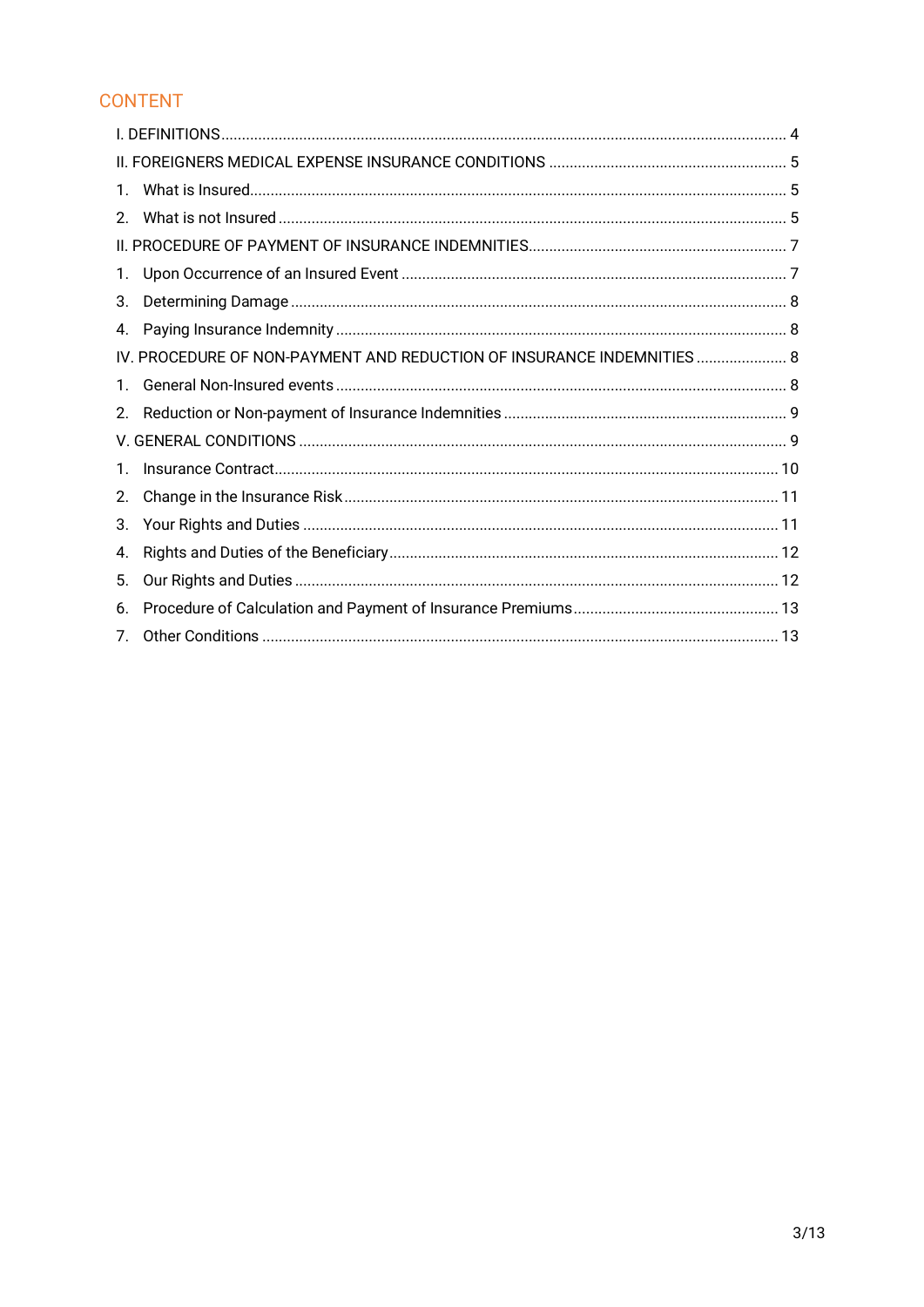# <span id="page-3-0"></span>I. DEFINITIONS

**1.1. Insured** shall mean a person, who is not a citizen of the Republic of Lithuania, whom You indicated in the Insurance Contract, in relation to whom We shall pay an insurance indemnity if an insured event occurs in the life of the Insured. For the purposes of the Insurance Contract, the Insureds may be clearly specified natural persons:

1.1.1. who have a temporary or permanent residence permit in Lithuania;

1.1.2. foreign citizens, who come to Lithuania for work or studving:

#### **1.2. Close Relatives of the Insured:**

1.2.1. a spouse or a person living together and running a joint household for one year at the least (a partner); 1.2.2. children (adopted children), grandchildren and their spouses or partners;

1.2.3. parents (adoptive parents), grandparents;

1.2.4. siblings (adoptive siblings);

**1.3. First Medical Aid** shall mean official and universally recognized, medically justified, urgent, uninterrupted and immediate medical aid aimed at eliminating the threat to the Insured' s life or avoiding serious complications and lasting until the earliest event: stability of the condition, medical repatriation or death of the Insured. We shall not consider rehabilitative, spa or sanatorium treatment, also non-traditional medical measures, to be first medical aid.

**1.4. Gross Negligence** shall mean actions (actions and/ or omission) of the Insured, which he/ she would not have taken observing at least minimum attentiveness and care requirements.

**1.5. Policyholder** *or* **You** shall mean a natural or legal person, who addressed Us or Our representative for conclusion of an Insurance Contract, or whom We offered to conclude an Insurance Contract, or who concluded an Insurance Contract with us in accordance with these Terms and Conditions.

**1.6. Insurer** *or* **We** shall mean Balcia Insurance SE, acting through Balcia Insurance SE Lithuanian branch.

**1.7. Insurance Risk** shall mean a likely danger beyond the will of the Insured threatening property interests of the Insured related to his/ her life, health, property or civil liability.

**1.8. Sum Insured** shall mean the sum of money specified in the Insurance Contract or the amount of money calculated in accordance with the procedure prescribed in the Insurance Contract, which the insurance indemnity amount cannot exceed. The Sum Insured shall be set separately for each Insured and each selected Insurance Risk. The Sum Insured shall be reduced by the amount of insurance indemnities paid to each Insured. The Insurance Contract may provide for certain exceptions.

**1.9. Terms and Conditions** shall mean Our prepared standard terms and conditions of the Insurance Contract that are available online at [www.balcia.lt.](http://www.balcia.lt/)

**1.10. Medical Institution** shall mean a licensed personal health care institution practicing generally recognized medicine.

**1.11. Beneficiary** shall mean the person appointed by You or the Insured, and specified in the Insurance Contract, who is entitled to an insurance indemnity in case of an insured event.

**1.12. Intoxication** shall mean a condition when the Insured is intoxicated with alcohol, toxic, narcotic, psychotropic or other psychoactive substances, including potent drugs and drugs the use of which does not allow him/ her to engage in certain activities. For the purposes of these Insurance Terms and Conditions, a person will be considered clean when having tested him/ her, his/ her blood alcohol content does not exceed 0.4 per mille.

**1.13. Accident** shall mean a sudden and unexpected event when the Insured's body is externally exposed to physical force, chemical, thermal, toxic gas or other physical effects having happened to the Insured during the validity period of the Insurance Contract when harm was done to the Insured' s life or health.

**1.14. Medical Repatriation** shall mean carrying the Insured to the country of his/ her domicile for further inpatient treatment in a state Medical Institution.

**1.15. Official Competitions and Trainings** shall mean competitions and trainings organised by sports organisations, sports clubs, sports schools, sports centres, sports facilities, sport federations, associations and societies and other organisations and institutions engaged in physical education and sports activities having rights of a legal entity, which create conditions for practicing physical education and sports, preparing sportsmen, organising sports competitions and other physical education and sports events (hereinafter – Sports Organizations). Competitions shall be held according to the regulations which correspond to the rules of sports competitions. The regulations shall indicate organisers of competitions and the rules, procedure for holding competitions and safety instructions. Provisions of this clause shall not apply to sports activities that are not organized by sports organizations and are a form of leisure of the Insured.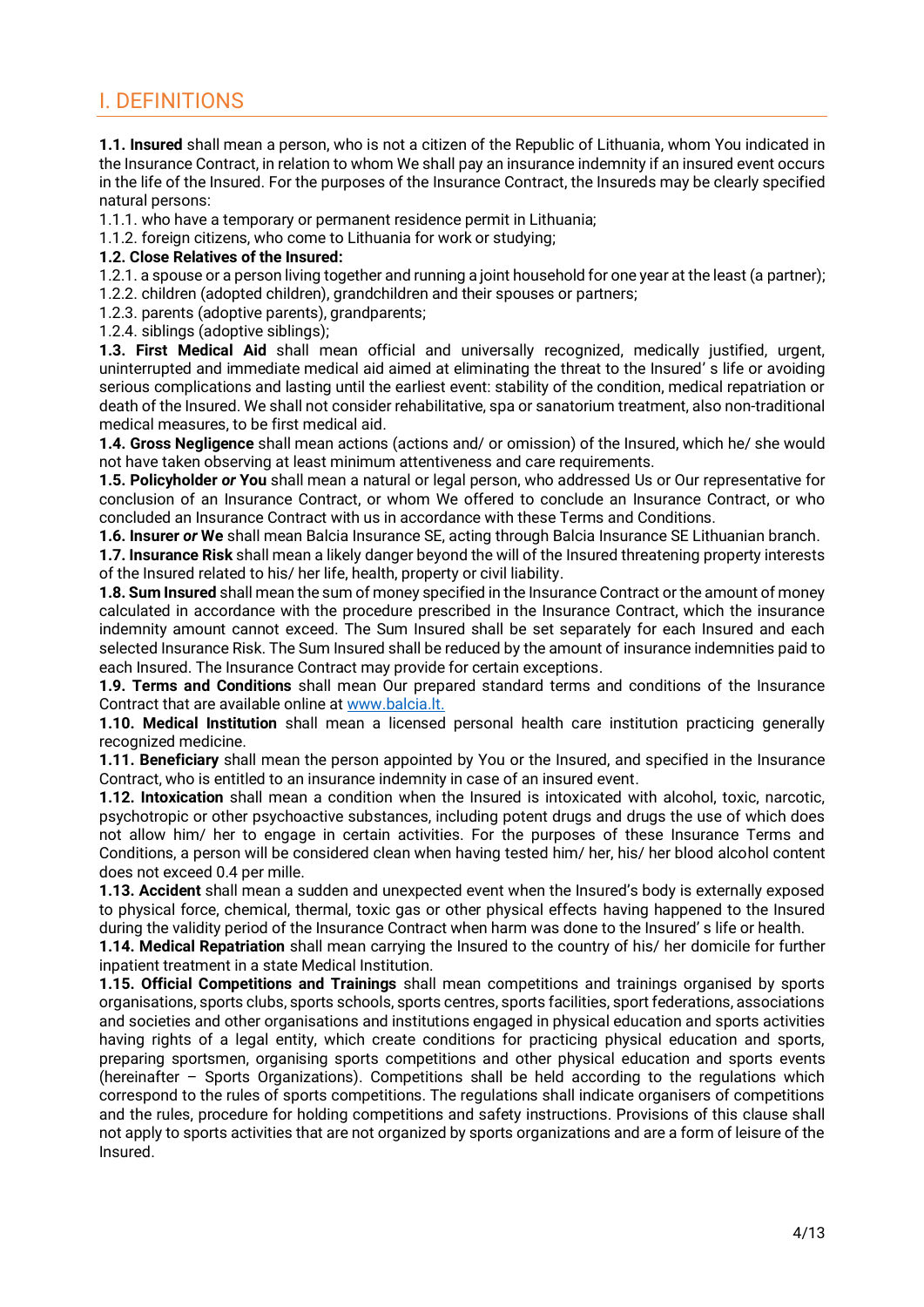**1.16. Sports** shall mean participation in any sports activities, trainings or competitions of any type held by a Sports Organisation. We shall not consider individual or group sporting activities which are not organised by a Sports Organisation and are only leisure of the Insured to be sports.

**1.17. Foreigner** shall mean a citizen of a country other than the Republic of Lithuania, whose property interests shall be insured.

**1.18. Foreign State (Abroad)** shall mean any country of the world, except for the Republic of Lithuania.

## <span id="page-4-0"></span>II. FOREIGNERS MEDICAL EXPENSE INSURANCE CONDITIONS

#### <span id="page-4-1"></span>1. What is Insured

1.1. Medical expense insurance shall cover Your and / or the Insured Person's property interests related to Your and/or the Insured's expenses for the First medical aid, medical transportation and (or) repatriation to the Insured due to the Insured Event in the Republic of Lithuania or short, not longer than 30 days, travel in a Schengen country other than the Insured's country of residence.

1.2. Insured events shall be sudden and unexpected health disorders or injuries to the Insured during the validity of the insurance coverage, as well as those caused by an Accident during the term of the insurance coverage as defined in these Terms and Conditions:

1.2.1. First medical aid in an inpatient or outpatient Medical institution;

1.2.2. expenses of purchasing medicines and dressings prescribed by a doctor;

1.2.3. expenses related to dental treatment in case of severe pain and acute inflammation, or when such treatment is necessary due to an Accident under the Insurance Contract, without exceeding 200 EUR per validity period of insurance contract;

1.2.4. treatment expenses in the Republic of Lithuania, as well as the necessary inpatient treatment in an inpatient Medical institution, shall be reimbursed without exceeding the limits set by the state health insurance funds;

1.2.5. expenses of the necessary transportation of the Insured to and from the site due to the occurrence of an insured event related to:

1.2.5.1. transportation of the Insured from the place of the event to the nearest state Medical Institution;

1.2.5.2. transportation of the Insured to another Medical Institution on the basis of a written instruction of the treating doctor;

1.2.5.3. transportation of the Insured from the Republic of Lithuania or another visited country specified in the Insurance Contract to the place of his/ her domicile on the basis of a written instruction of the treating doctor for further treatment at the domicile;

1.2.6. expenses of transportation of the Insured's remains to the place of burial in the country of his/ her domicile;

1.2.7. expenses of burial or cremation of the Insured in the Republic of Lithuania or in another visited country specified in the Insurance Contract, where the Insured died;

1.2.8. expenses incurred by the accompanying person of the Insured:

1.2.8.1. for accommodation in the Republic of Lithuania or in another Schengen country (except for his / her domicile), when the Insured needs hospital treatment, or travel expenses of the accompanying person travel back to the country of his/ her domicile. These expenses shall be indemnified only if the presence of the accompanying person together with the Insured was specified in writing by the doctor treating the Insured and agreed in advance in writing with Us or Our assisting partners;

1.2.8.2. Expenses related to the return of minor children left without the care of adult persons to the state of permanent residence when the Insured is hospitalized or dies. These costs are reimbursed within the limits of the price of an economy class flight ticket and only if they have been agreed in advance in writing with Us or Our assisting partners.

## <span id="page-4-2"></span>2. What is not Insured

2.1. We shall consider the following to be non-insured events under this risk and shall not indemnify the following losses:

2.1.1. related to the events listed in clause 1 of Section IV of these Insurance Terms and Conditions;

2.1.2. suffered by the Insured while doing physical work (construction, agriculture, forest management, timber, metal processing, oil extraction, cargo and / or passenger transportation by land, air or water transport, physical safety, warehousing and / or handling, repair of machinery, road and/ or bridge construction and similar work), unless this risk has been chosen and specified in the Insurance Contract; 2.1.3. addictions, oncological diseases (other than analgesic treatment), sexually transmitted diseases (including the HIV virus) and health disorders caused by the diseases referred to in this clause or their consequences.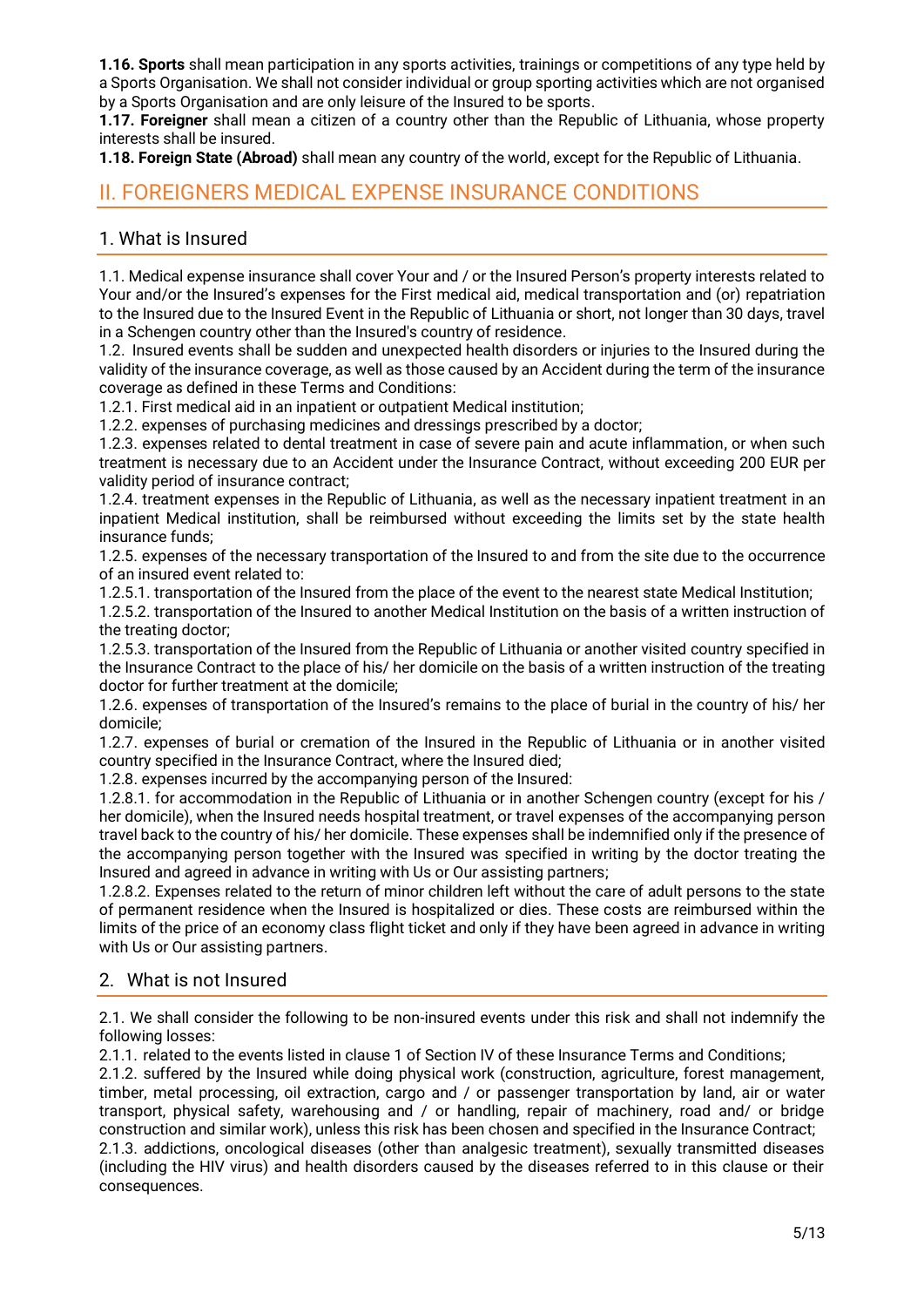2.1.4. where the Insured was Intoxicated during the event which can be recognised as an insured event, after it, or the moment of occurrence of damage till examination by a physician, or avoided an Intoxication test, including health disorders which are a consequence of consumption of alcohol and/or other psychotropic substances;

2.1.5. which occurred during individually organized tours and / or expeditions to areas known for extreme climatic conditions (such as an open sea, etc);

2.1.6. the occurrence of which was affected by illnesses (traumas) of the Insured, due to which the level of working capacity (disability) of the Insured had been determined by state authorities, including a mental illness;

2.1.7. a suicide, a suicide attempt or an intentional self-injury by the Insured, and the resulting consequences;

2.1.8 expenses of medical services exceeding the scope of first medical aid, also expenses of removal of cosmetic defects, medical examination conclusions and statements, disinfection, vaccination, purchase of food additives and supplements, articles for personal hygiene;

2.1.9. Medical expenses incurred due to pregnancy (including examination of the pregnant woman and / or fetus, health disorders, treatment, childbirth, abortion, postpartum complications, childbirth, postpartum illnesses, etc.), except for necessary expenses due to pregnancy complications after the entry into force of the Insurance Contract disposal, not exceeding EUR 300 during the entire period of validity of the Insurance Contract;

2.1.10. expenses of acquisition of ownership, rent or loan-for-use of all types of medical aids (prostheses, hearing aids, glasses and other products), except for crutches and splints (purchased or rented due to the Insured Event and at the doctor's instruction);

2.1.11. psychoanalytic therapy or psychotherapy;

2.1.12. expenses of diagnostics and treatment of congenital chronic diseases, complications or exacerbation thereof and diseases which started before the start of the insurance coverage irrespective of whether they were treated before the event or not, including indirect expenses, except for the expenses of removal of severe pains and life-threatening conditions;

2.1.13. expenses of a person accompanying the Insured in case of a medical repatriation incurred in the country of his/ her domicile;

2.1.14. the search for the body of the Insured;

2.1.15. which occur due to engagement in physical work, sports (including extreme sports), unless such activities have been included as Insurance Risks and specified in the Insurance Policy;

2.1.16. which occur when You or the Insured violate the occupational safety requirements through gross negligence;

2.1.17. which occurred during military service of the Insured Person in the army or another similar unit, during a war, military activities or a peacekeeping mission;

2.1.18. which occurred during the period of probation, remand custody, arrest of the Insured, service of a custodial sentence by the Insured or application of forced medical measures in respect of the Insured, also while the Insured was under supervision of a special education institution;

2.1.19. which are directly or indirectly related to the Insured's epileptic seizures, pathological bone fractures, mental disorders or depression;

2.1.20. which occurred when the Insured was driving a vehicle, when the Insured (or the person to whom the Insured gave the vehicle) did not have the right to drive it or were Intoxicated. This clause also covers the cases when the Insured was riding as a passenger in the vehicle driven by the person described above, and the Insured was aware of that.

2.2. We shall not reimburse any losses which insured when the Insured was engaging in one of the following activities or as a consequence of those activities:

#### 2.2.1. any **official sports competitions or trainings**;

2.2.2. various types of martial arts, combat and contact sports, including boxing, wrestling, karate, judo, etc.; bodybuilding and weightlifting;

2.2.3. participation in and preparation for participation in land, water and air vehicle races or other competitions; participation in vehicle trials and tests;

2.2.4. **motorcycling**, jet skiing, snowmobiling, quad biking or light quad biking, and mountain biking;

2.2.5. piloting an aircraft, parachuting, gliding, paragliding, hang gliding, ballooning or piloting amateur, recreational or ultralight aircrafts; bungee jumping;

2.2.6. any overcoming of thresholds of mountain rivers and other barriers (kayaking, catamaraning, river trekking, riverboarding, rafting, canyoning, river surfing, etc.);

2.2.7. power kiting (kitesurfing, kiteboarding, streetsurfing, snowkiting, landboarding, etc.);

2.2.8. surfing, windsurfing, any sailing;

2.2.9. ski or snowboard jumping, ski mountaineering and all types of off-piste skiing or snowboarding;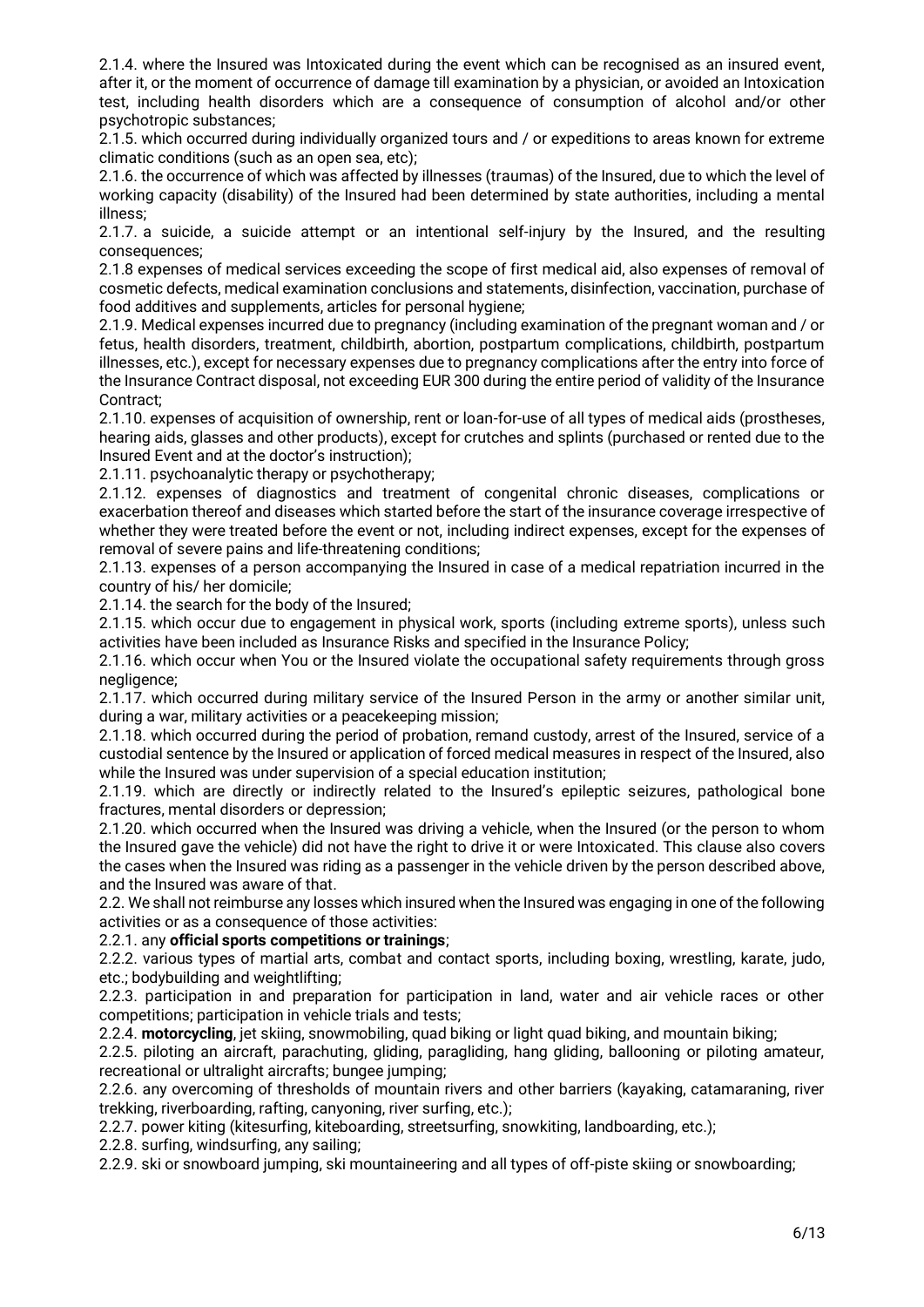2.2.10. mountaineering (including but not limited to: mountain, rock, glacier hiking using special equipment), bouldering, speleology;

2.2.11. dawnhill, freeraid, etc.; parkour;

2.2.12. trips to uninhabited places, extreme climates or harsh natural conditions, e.g. to mountains, jungles, deserts, swamps, taiga, tundra or other;

2.2.13. horse riding, equestrian sports;

2.2.14. hunting and other activities involving the use of firearms;

2.2.15. high-sea fishing;

2.2.16. any other extreme health or life-threatening extreme sport or leisure activity which requires special physical and mental abilities and training, using special equipment and / or performing various physical tricks, where the safety of the athlete depends on his ability and readiness only in part - when the risk is affected by the environment where sport is practiced and / or the natural forces used in the sport (wind, waves, snow, etc.);

2.2.17. service in the armed forces (participation in peacekeeping missions, military operations, training, etc.), police, fire and rescue service, paramilitary organizations or similar formations;

2.2.18. work in security services, oil extraction and / or refining industry, metal foundries, ship repair companies, aviation (pilot or crew member); during blasting, demining, underground and mining works, high-altitude works (at a height of more than 5 meters); working as a sailor (captain and the entire ship's crew), stuntman, tester, lifeguard, diver, stevedore, welder;

2.2.19. skiing and / or snowboarding, except when this is provided for in the insurance certificate and when skiing on marked and specially adapted trails of winter sports centres;

2.2.20. diving, except when provided for in the insurance certificate and when diving up to 30 meters-deep only, having an appropriate license therefor;

2.2.21. sailing on yachts, except when provided for in the insurance certificate, and return to the port at least every 3 days;

2.2.22. kayaking in mountain rivers, except when provided for in the insurance certificate and when sailing on specially adapted and marked routes only, where a local rescue service, a tour operator or the head of a licensed group holding a respective license can guarantee the safety, care of tourists and provision of first aid to them;

2.2.23. while doing manual work (e.g. when the Insured works Abroad as a driver, builder, agricultural, food industry worker, etc.), except when this is provided for in the insurance certificate.

# <span id="page-6-0"></span>II. PROCEDURE OF PAYMENT OF INSURANCE INDEMNITIES

## <span id="page-6-1"></span>1. Upon Occurrence of an Insured Event

1.1. Upon occurrence of an Insured Event, You and/ or the Insured shall be obliged to:

1.1.1. take all reasonable and available measures to minimise the amount of losses;

1.1.2. report the Insured Event to Us not later than within 1 (one) business day from the date of the Insured Event, except for the exceptions established in the Terms and Conditions or for important reasons. To provide Us with detailed information about all the circumstances of such an event known to You or the Insured, to furnish medical and other documents which We request, detailed invoices for the services provided at Our request, to confirm the Event in writing within 3 (three) business days and to complete Our submitted questionnaire correctly and in detail, and fulfil Our other requirements;

1.1.3. immediately notify competent authorities of the Insured Event (report a theft, a robbery or a traffic accident to the police, a fire – to the fire safety department, a communication emergency – to the emergency service, an explosion – to the police and the emergency service, etc.). Request to issue a document confirming the said facts;

1.1.4. immediately, but not later than within 48 (forty-eight) hours, report the death of the Insured, and notify of the hospitalization of the Insured in an inpatient Medical Institution before receiving inpatient treatment services;

1.1.5. do to ascertain the circumstances of the incident, to provide Us or Our Assisting Partners with an opportunity to inspect the scene, conduct an investigation and question witnesses, and perform other damages administration actions; to receive and provide Us with all the data, documents and information requested by Us in order to determine whether the event is insured, the cause of the loss and to assess the amount of the loss and pay the insurance benefit;

1.1.6. All information and documents specified in these Terms and Conditions Rules must be provided to Us in writing in at least one of the following ways: by registered mail, e-mail or by filling in the form www.balcia.lt. In case of death or hospitalization in an inpatient Medical Institution, if there is no possibility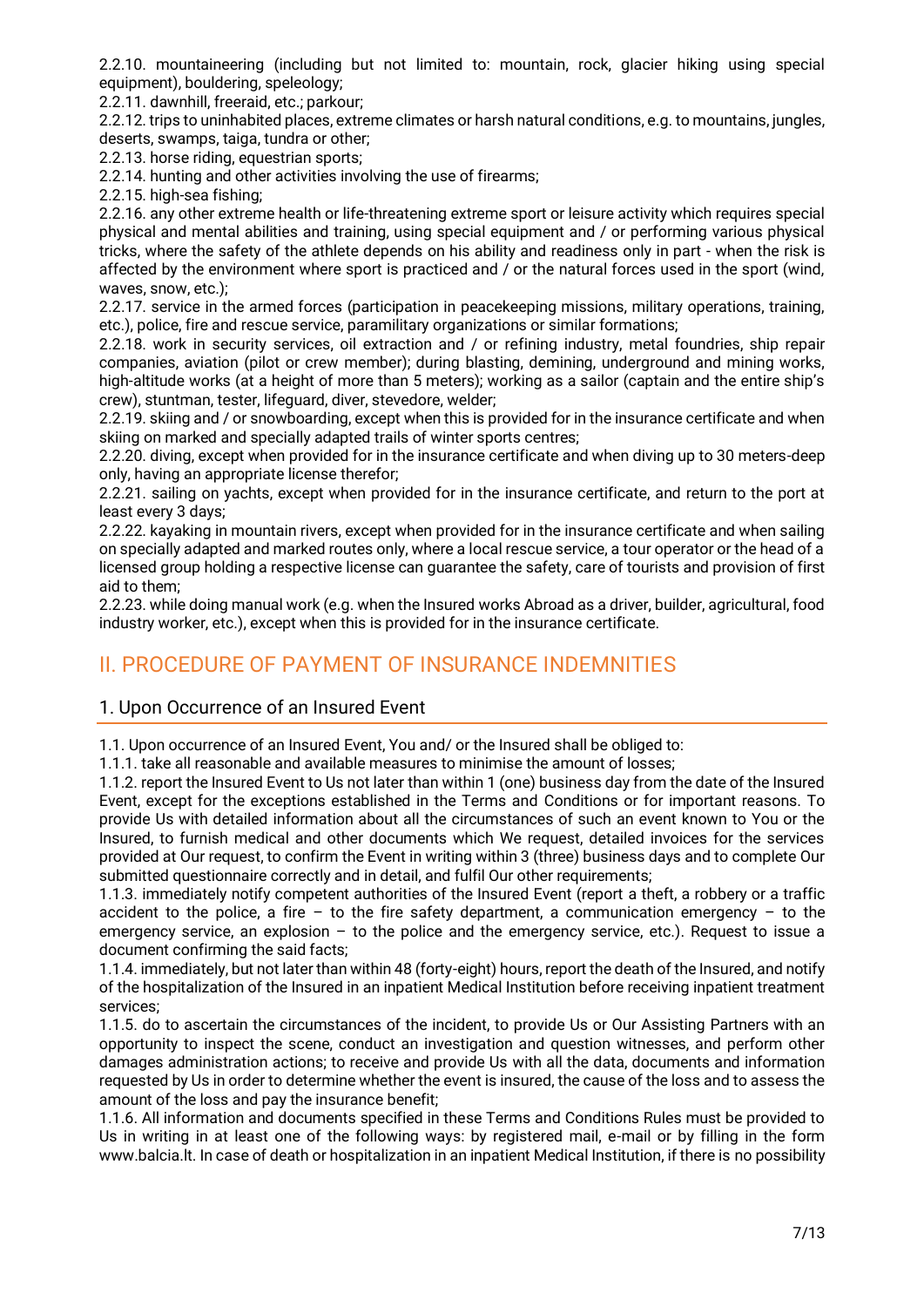to notify in writing, the Insured must immediately inform Us by phone **19001**, calling from abroad **+370 5 2119 119**, and within 30 (thirty) calendar days in writing, if We did not send a notice of insured event earlier. 1.2. You, the Insured or the Beneficiary may not do the following without Our or Our representative's prior written approval:

1.2.1. order repatriation or funeral services of the Insured's body;

1.2.2. make a decision on the accompanying or visiting of the Insured;

1.2.3. use services of an inpatient Medical Institution, unless any delay is not justifiable from medical perspective.

#### <span id="page-7-0"></span>3. Determining Damage

3.1. Having received initial information, We shall start an investigation of an event which may be recognised as an Insured Event during which respective justice, law enforcement, personal health care, social security, medical examination establishments and institutions compiling lists of psychoneurological, toxicological, narcological records and other institutions which may have data on the fact, circumstances and consequences of the event shall be contacted. When recording circumstances of an event, We shall be entitled to take photos and make video (audio) recordings. We may hire various experts, specialists or researchers for the investigation of the Insured Event.

3.2. Our conclusions shall be binding unless they have been proven not to reflect the actual situation.

#### <span id="page-7-1"></span>4. Paying Insurance Indemnity

4.1. We shall pay an Insurance Indemnity or the first instalment thereof not later than within 30 days from the date of receipt of all documents relevant for determining the reasons, circumstances and consequences of the Insured Event, and calculating the Insurance Indemnity amount.

4.2. In case of an Insured Event, if determination and approval of the Insurance Indemnity amount takes longer than 3 (three) months, We shall pay the sum equal to the Insurance Indemnity amount undisputed by the Parties at Your request.

4.3. If We are late to pay an Insurance Indemnity through Our own fault, We shall pay interest of 3% per annum on the Insurance Indemnity or a part thereof which was paid late.

4.4. In all cases, when paying an Insurance Indemnity, We shall not exceed the Sum Insured provided for in the Insurance Contract.

# <span id="page-7-2"></span>IV. PROCEDURE OF NON-PAYMENT AND REDUCTION OF INSURANCE INDEMNITIES

## <span id="page-7-3"></span>1. General Non-Insured events

1.1. Regardless of the scope of the selected insurance coverage or the Insurance Risk, We shall not indemnify losses incurred due to the following events:

1.1.1. originating from or caused by war, invasion, hostile acts by a foreign state, military operations or operations equivalent to them such as civil war (whether the war has or has not been declared), riot, strike, rebellion, insurrection, revolution, declared state of emergency, marauding, vandalism, sabotage, strike, lockout, public order disturbances to the extent considered a revolt or a riot, property confiscation, nationalisation, if it is caused or sanctioned by national authorities whether lawfully or not; other political risks and all other losses or costs incurred directly or indirectly due to prevention of such actions;

1.1.2. originating from or caused by direct or indirect effects of nuclear explosion, exposure to nuclear energy or radioactive preparations, direct or indirect radioactive contamination, also exposure to any radiation (electromagnetic, thermal, light, etc.) and use of chemical or biological substances for other than their intended purpose, also if the following chemical substances had any effect (in any form, composition or form): asbestos, lead, polychlorinated biphenyls (pcb), chlorohydrocarbonates, urea formaldehydes, urea-formaldehyde foam (uff); diethylbestrol (des), halons, chlorofluorocarbons (chlorofluorocarbons (cfc's)) or chlorinated hydro-carbons (chc's);

1.1.3. originating from or caused by acts of terror which are understood as various acts, to a person or group of persons acting independently or for the benefit of some organization or government, using force or threatening to use it for political, economic, religious, ideological or similar purposes to exert influence or intimidate the government, the society or its part; and any other losses or expenses incurred directly or indirectly as a result of the prevention of such actions shall not be reimbursed either;

1.1.4. originating from intentional actions of Yours, the Insured or the Beneficiary;

1.1.5. occurring at the time other than during the validity period of the Insurance Contract or outside the insurance territory, or at the time of suspension or non-application of insurance coverage;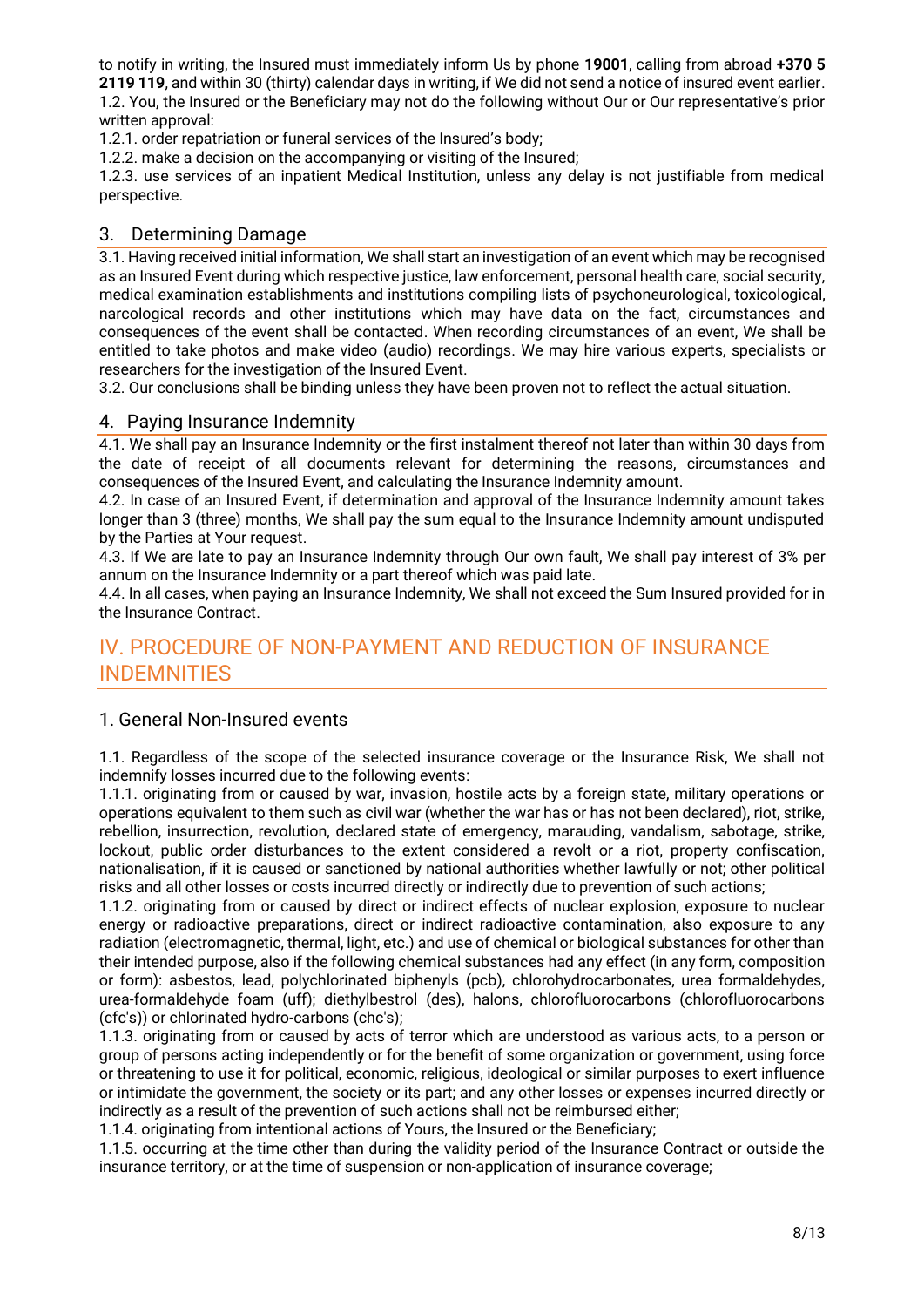1.1.6. when damage is caused by an order or decision of state authorities (confiscation, seizure, destruction, expropriation, detention, etc.);

1.1.7. events that occurred as a result of a failure of the Insured to comply with lawful instructions of law enforcement or other authorised officers;

1.1.8. occurring due to force majeure circumstances provided for in legal acts of the Republic of Lithuania; 1.1.9. where the Insured was Intoxicated during the event which can be recognised as an insured event, after it, or the moment of occurrence of damage till examination by a physician, or avoided an Intoxication test, including health disorders which are a consequence of consumption of alcohol and/or other psychotropic substances.

#### <span id="page-8-0"></span>2. Reduction or Non-payment of Insurance Indemnities

#### **2.1. In case of an insured event, We shall have the right to reduce an insurance indemnity amount by:**

2.1.1. 50%, if You, the Insured or the Beneficiary have failed to report the Insured Event to competent establishments, institutions or Our representative in a timely manner.

2.1.2. 50%, if You, the Insured or the Beneficiary have deliberately failed to comply with all or a part of obligations or Our legally justified claims.

2.1.3. If You, the Insured or the Beneficiary have received full or partial compensation from the person responsible for damage, unless otherwise established by laws. The Indemnity shall be reduced by the amount received from the responsible person.

2.1.4. If You, the Insured or the Beneficiary are entitled to the Insurance Indemnity for indemnification of the same losses under several insurance contracts, We shall have the right to reduce the Insurance Indemnity payable in proportion to the reduction of the Sum Insured under the respective insurance contract. In any case, the Insurance Indemnity to be paid by each insurance company shall be reduced proportionally under each insurance contract so that the total Insurance Indemnity amount does not exceed the total amount of indemnifiable losses incurred.

2.1.5. 40% in case of a loss suffered by the Insured, which would have been lower had he/ she fastened the seat belt in the vehicle.

2.1.6. 40%, if injuries suffered before the accident date, consequences of improper medical care, performed reconstructive or plastic surgeries, or diseases, except for diseases (injuries) for which state authorities had determined the level of working capacity (disability) for the Insured, and mental illnesses affected the formation of consequences of the external impact.

2.1.7. 40 % in case of a partial injury, except for injuries attributed to a disability.

#### **2.2. In case of an Insured Event, We shall be entitled to refuse to pay the Insurance Indemnity if:**

2.2.1. when concluding the Insurance Contract, You provided Us with false information on the Insurance Object and circumstances that have a material impact on the assessment of the Insurance Risk and/ or the amount of possible damage (expenses).

2.2.2. You, the Insured or the Beneficiary have failed to report to Us the suffered Insured Event in a timely manner, and therefore We or Our representative is unable to determine the exact amount of the expenses incurred.

2.2.3. The incurred expenses were a consequence of a non-insured event.

2.2.4. You, the Insured or the Beneficiary or Your representatives intentionally provided Us with false information or documents having a substantial impact on the assessment of the Insurance Risk and/ or possible losses, or unlawfully increased the amount of the loss. In case of such suspicions, We shall be entitled to refer to the responsible pre-trial investigation institutions with a view to establishing features and the fact of a possible criminal act.

2.2.5. The payment of an Insurance Indemnity would violate trade, economic or other sanctions or embargoes imposed by the Republic of Lithuania, the EU or international organizations, or other national or international legal acts regulating the Insurer's activities.

2.2.6. The Insurance Contract or relevant legislation lay down other conditions for refusing to pay an Insurance Indemnity.

2.2.7. If having paid out an Insurance Indemnity or a part thereof it turns out that the Indemnity should not have paid or it should have been paid in a lower amount, the Insurance Indemnity or the overpaid

amount shall be refunded to Us at Our written request, within 30 (thirty) calendar days from Our request, except for the cases provided for by laws.

2.2.8. You, the Insured or the Beneficiary fail to comply with the duties set out herein, whether intentionally or through gross negligence.

# <span id="page-8-1"></span>V. GENERAL CONDITIONS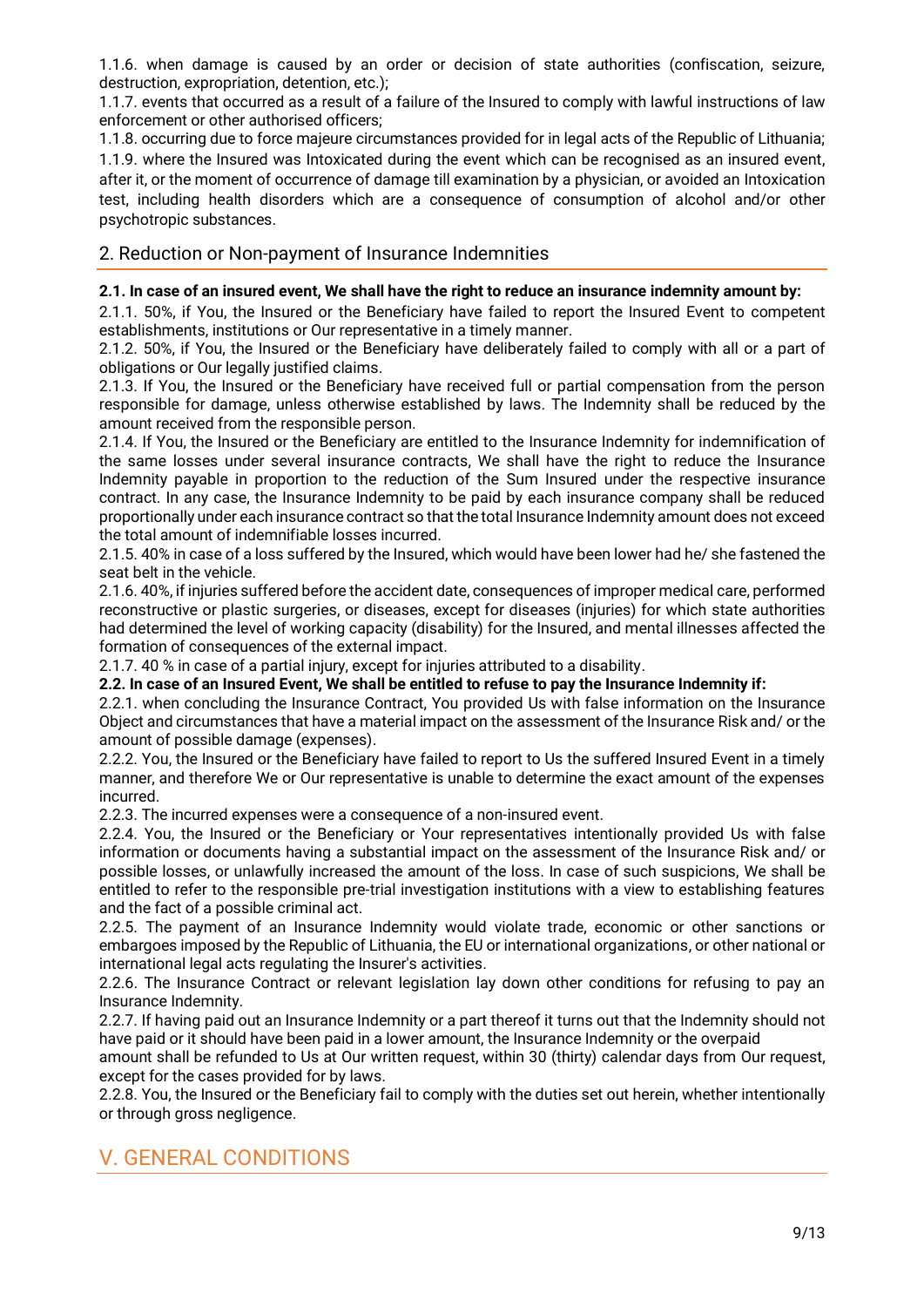#### <span id="page-9-0"></span>**1.1. Concluding an Insurance Contract**

1.1.1. The Insurance Contract is a complex document consisting of the insurance certificate confirming the conclusion of the contract, Your application (We may ask You to submit it in writing), these Insurance Terms and Conditions and other annexes and conditions, which We will agree on. If individual insurance conditions laid down in the insurance certificate and the conditions established in these Insurance Terms and Conditions differ, individual insurance conditions shall prevail.

1.1.2. The Insurance Contract shall be concluded at a free will of the parties, so both You and We shall have the right to refuse to conclude an Insurance Contract without giving any reasons therefor.

1.1.3. The Insurance Contract shall be concluded at Your oral or written request, where You provide Us with the information necessary to assess the Insurance Risk.

1.1.4. The Insurance Contract shall be concluded at a free will of the parties, so both You and We shall have the right to refuse to conclude an Insurance Contract without giving any reasons therefor.

1.1.5. Having made a decision to conclude the Insurance Contract, both You and We shall be mutually honest - in order to properly identify Your needs and assess Your Insurance Risk, We shall receive from You all correct information known to You and / or requested by Us, which is important both for concluding and executing the Insurance Contract. If You improperly discharge this obligation, We shall acquire the right to declare the concluded Insurance Contract invalid.

1.1.6. The Insurance Contract may be concluded in one of the following ways:

1.1.6.1. by signing the Insurance Contract (by a regular or electronic signature);

1.1.6.2. by Us signing the Insurance Contract and You confirming the payment of the insurance premium or its first instalment (if we agree on setting out the premium in instalments).

1.1.7. The Insurance Contract concluded when the Insured is outside the Republic of Lithuania shall be invalid.

#### **1.2. Validity of the Insurance Contract**

1.2.1. The period of validity of the Insurance Contract shall be specified in the Insurance Policy.

1.2.2. Insurance coverage, i.e. Our obligation to pay an insurance indemnity in case of an Insured Event shall start on the date specified in the Insurance Policy. In cases where entry into force of insurance coverage is associated with paying the insurance premium or the first instalment thereof, insurance coverage shall take effect after the insurance premium or the first instalment thereof has been credited to Our bank account.

1.2.3. Insurance coverage shall only be valid for events that happen in the insurance territory specified in the Insurance Policy. For the purposes of these Insurance Rules, this shall be the Republic of Lithuania or the Republic of Lithuania and Schengen countries.

1.2.4. The Insurance Contract may be supplemented or amended by a written agreement of the parties.

#### **1.3. Expiry of the Insurance Contract**

1.3.1. The Insurance Contract shall terminate:

1.3.1.1. upon the expiry of the Insurance Contract;

1.3.1.2. after We have paid out all insurance indemnities provided for in the Insurance Contract, even if the Insurance Contract has not yet expired;

1.3.1.3. in case of Your liquidation as a legal entity, in the absence of successors to Your rights and duties. In such a case, the Insurance Contract shall be deemed to have expired from the first day of the period for which insurance premiums have not been paid;

1.3.1.4. in case of death of the Insured or in the event of redundancy of the insured position when there are no more employees;

1.3.1.5. on Your own initiative, by giving a written notice to Us not later than 15 (fifteen) calendar days before the expected day of termination of the Insurance Contract. The Insurance Contract shall be deemed terminated on the day specified in the notice, but not earlier than on the 15th (fifteenth) day after the date of receipt of the termination notice. In this case (when calculating the amount to be refunded, We shall treat each started day as a full day):

1.3.1.5.1. if the insurance indemnity has not been paid out or no claims have been filed during the validity period of the Insurance Contract, We shall refund the unused part of the insurance premium within 20 (twenty) calendar days from the date of receipt of Your notice;

1.3.1.5.2. if the insurance indemnity has been paid and/ or reserved, or claims have been filed during the validity period of the Insurance Contract, We shall refund to You the part of the insurance premium equal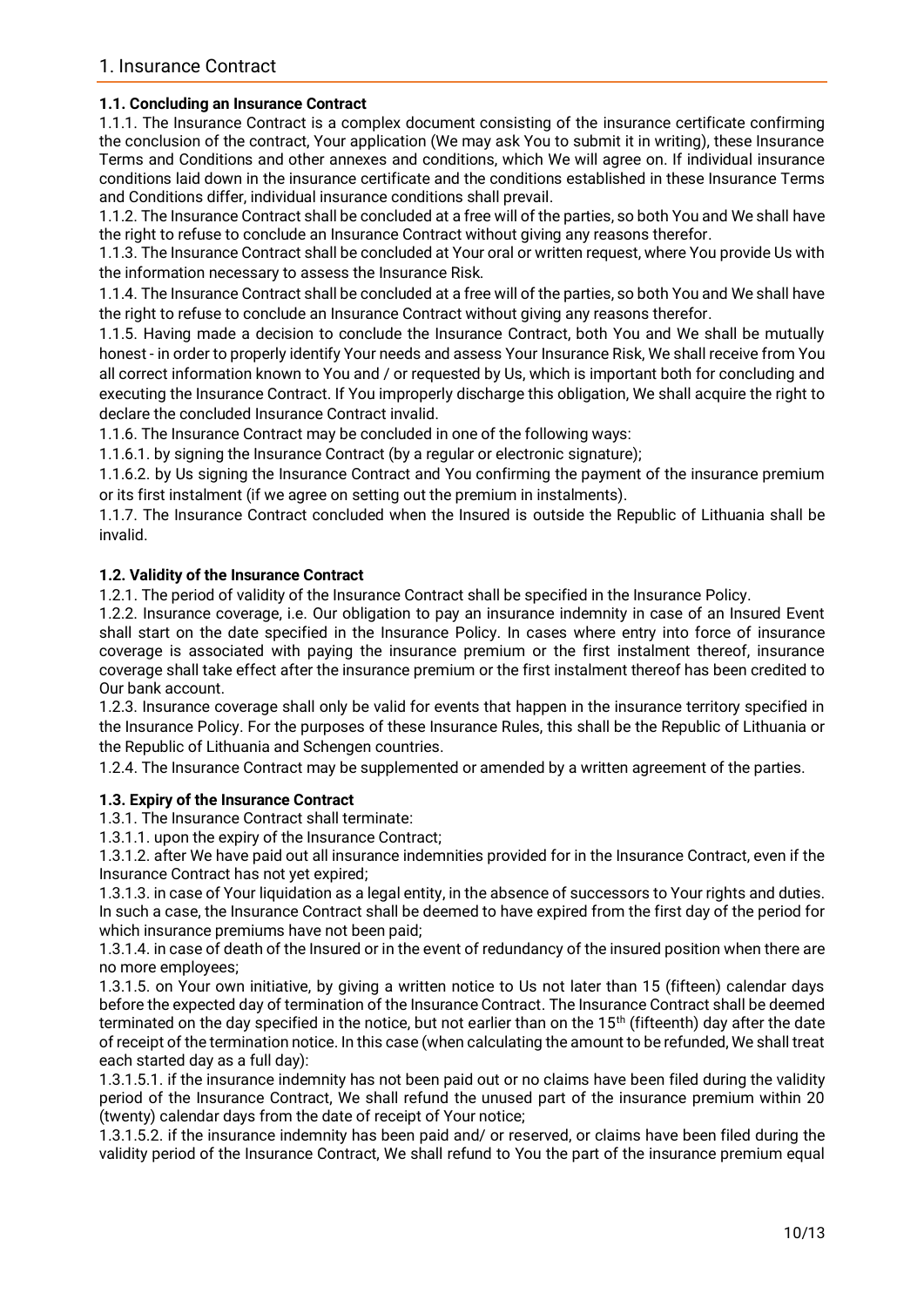to the difference between the unused part of the insurance premium and the paid indemnity within 20 (twenty) calendar days from the date of receipt of Your notice;

1.3.1.6. on Our initiative, in accordance with the procedure established by legislation, if You commit a material violation of the Contract (for example, have been late to pay an insurance premium in a timely manner, intentionally refused to disclose information relevant to the risk assessment, etc.);

1.3.1.7. on other grounds established by laws.

1.3.2. Regardless of the grounds of termination of the Insurance Contract, You shall have the duty to pay the insurance premium for the insurance coverage period till the termination/ expiry of the Insurance Contract.

## <span id="page-10-0"></span>2. Change in the Insurance Risk

2.1. Change in the Insurance Risk include circumstances that are important to Us after the conclusion of the Insurance Contract, about which You and (or) Insured have to report to Us:

2.1.1. the Insured starts to do physical work;

2.1.2 the Insured engages in sports or sport (including extreme sports) other than specified in the Insurance Contract, participates in official sports competitions or trainings, engaging in leisure time which is of higher risk;

2.1.3. the Insured decides to go to territory that is not specified in the Insurance Policy.

2.2. Upon an increase in the Insurance Risk, We shall have the right to amend the terms and conditions of the Insurance Contract and request to pay an additional insurance premium. If You do not agree with the amended terms and conditions, or fail to express Your opinion within 1 (one) month from the day of sending a notice on new conditions of the Insurance Contract, We shall acquire the right to terminate the Insurance Contract upon the expiry of the time limit specified in this clause without any separate notice.

2.3. Upon a decrease in the Insurance Risk, You shall be entitled to request to amend the terms and conditions of the Insurance Contract and to reduce the insurance premium.

2.4. If, being aware of the increased risk, We would not have concluded the Insurance Contract, We shall be entitled to request to terminate the Insurance Contract.

#### <span id="page-10-1"></span>3. Your Rights and Duties

#### **3.1. You shall be entitled to:**

3.1.1. get an insurance offer that best suits Your interests and needs;

3.1.2. get familiar with the Insurance Terms and Conditions and the insurance product information document, and to receive a copy thereof before concluding the Insurance Contract;

3.1.3. submit to Us an application for conclusion of the Insurance Contract;

3.1.4. conclude the Insurance Contract in one of the ways offered in these Insurance Terms and Conditions convenient to You.

3.1.5. offer to amend, supplement and/or terminate the Insurance Contract in accordance with the procedure established by legislation and/or the Insurance Terms and Conditions.

3.1.6. request to pay an insurance indemnity in case of an insured event, if a written consent of the Beneficiary specified in the Insurance Contract has been obtained;

3.1.7. receive information on the progress of an investigation of an insured event without violating the applicable legal acts;

3.1.8. disagree with the assignment of Our rights and duties arising out of the Insurance Contract to another (other) insurance company (-ies). In such a case, You shall have the right to terminate the Insurance Contract within 1 month from becoming aware of such an assignment of rights and duties, by giving Us a 15 (fifteen) days' written notice thereof. In such a case, You shall be refunded Your paid insurance premiums for the remaining period of validity of the Insurance Contract.

#### **3.2. You shall be obliged to:**

3.2.1. submit to Us Your written application for conclusion of the Insurance Contract;

3.2.2. before concluding the Insurance Contract, provide Us with correct information on all the circumstances that may have a material impact on the assessment of the Insurance Risk which You are aware of or which We request. This can be done by completing Our questionnaire, notifying us verbally or in writing and furnishing documents;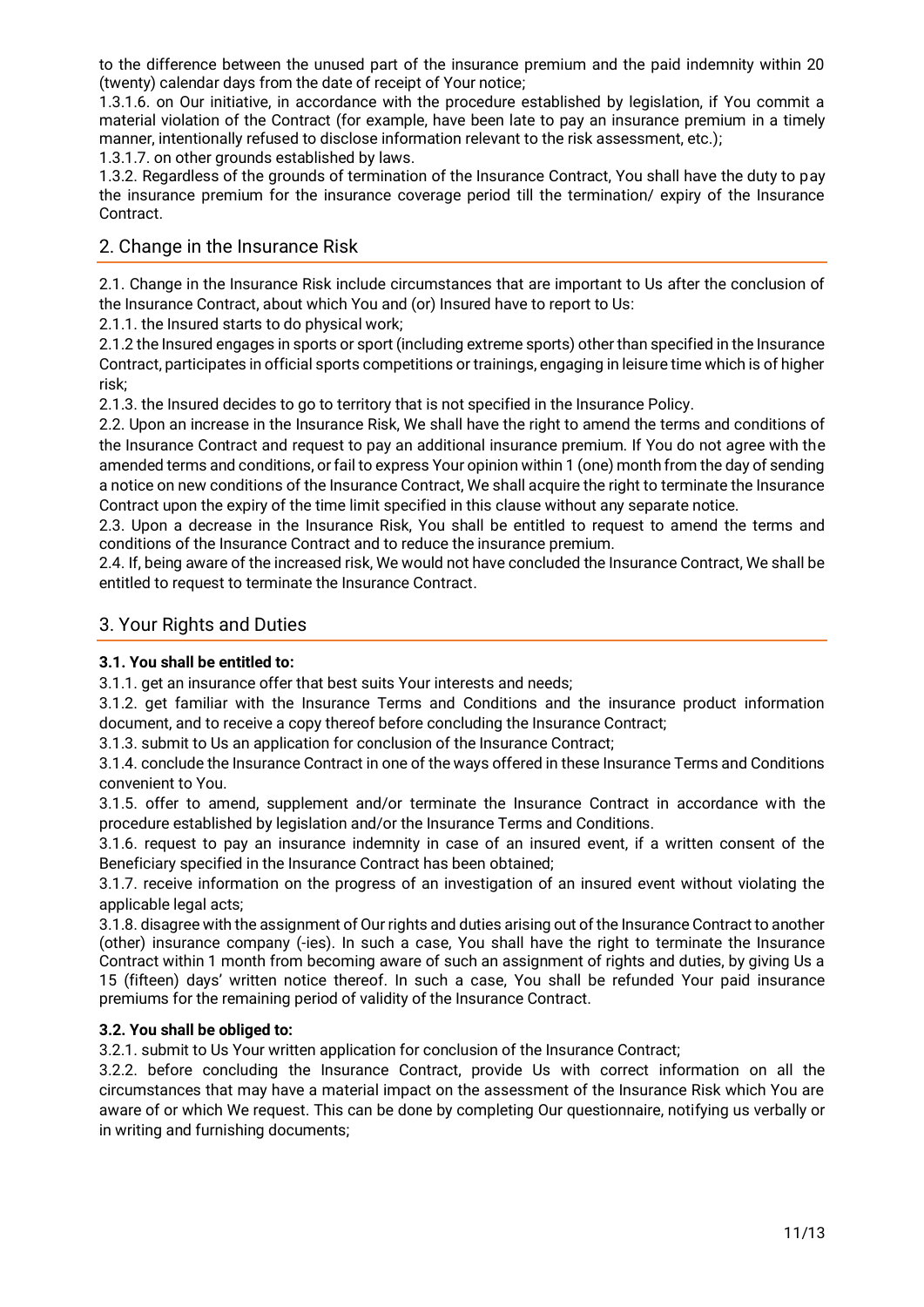3.2.3. during the validity period of the Insurance Contract, to immediately, but not later than within 3 (three) business days, notify Us of any changes in the circumstances that may affect the occurrence of an insured event and/or damage, the amount of losses and a change in the Insurance Risk;

3.2.4. notify Us of all the concluded or planned insurance contracts concerning the same risks concluded (including their terms and conditions) with other insurance companies. The Insured shall also be subject to this requirement;

3.2.5. pay an insurance premium within the time limits set in the insurance certificate;

3.2.6. notify Us of a change in contact details (address, phone number, e-mail address) in writing not later than within 3 business days;

3.2.7. cooperate with Us in Our pursuit to exercise Our right of recourse against the person responsible for the insured event.

## <span id="page-11-0"></span>4. Rights and Duties of the Beneficiary

#### **4.1. The Beneficiary shall have the right to:**

4.1.1. receive an insurance indemnity:

4.1.1.1. when the Insurance Contract has been concluded for the benefit of a third person – according to a request of the Beneficiary;

4.1.1.2. when a written request of the Insured has been received to transfer an indemnity to another person; 4.1.2. receive information on the progress of investigation of the insured event and other related information without prejudice to the applicable legal acts.

#### **4.2. The Beneficiary shall be obliged:**

4.2.1. in case of an insured event, to furnish Us with all the available documents and/or known information on the circumstances and consequences of the insured event.

#### <span id="page-11-1"></span>5. Our Rights and Duties

#### **5.1. We shall have the right to:**

5.1.1. request and receive all information necessary for risk assessment from You, the Insured and/ or the Beneficiary;

5.1.2. in case of a change in the Insurance Risk, to amend conditions of the Insurance Contract and to request to pay an additional insurance premium or to terminate the Insurance Contract with You in accordance with the procedure prescribed by legal acts;

5.1.3. if the Insurance Contract is concluded through Your representative, familiarise him/ her, rather than You directly, with the Insurance Terms and Conditions and submit a copy thereof. This will be considered as duly fulfilled duty of Ours to disclose the terms and conditions of the Insurance Contract to You;

5.1.4. refuse to conclude the Insurance Contract without giving any reasons therefor;

5.1.5. refuse to pay the insurance premium or to reduce its amount, if You or the Insured (if he/ she was aware of the conclusion of the Insurance Contract on his/ her behalf) intentionally or through Gross Negligence:

5.1.5.1. failed to notify Us of the occurrence of the insured event within the time limits specified in the Insurance Terms and Conditions, and this affected the increase in damage or the determination of circumstances and/ or consequences of the event;

5.1.5.2. despite Your obligation, You have failed to take action that may reduce or eliminate the damage caused;

5.1.5.3. failed to follow Our other legitimate instructions;

5.1.6. assign Our rights and duties arising from the Insurance Contract to another insurance company ( ies) in accordance with the procedure established by legal acts. You shall be informed of such an intention at least 2 (two) months in advance and in at least two national newspapers;

5.1.7. for the purpose of providing the Services, without prejudice to Your interests, disclose confidential information to independent and Our hired experts, reinsurance companies, Our legal representatives and advisers, companies related to Us, courts and arbitration, the Beneficiary and in other cases prescribed by laws.

#### **5.2. We shall be obliged to:**

5.2.1. pay insurance indemnities in case of the occurrence of an insured event in accordance with the procedure and within the time limits established by legal acts and these Insurance Terms and Conditions;